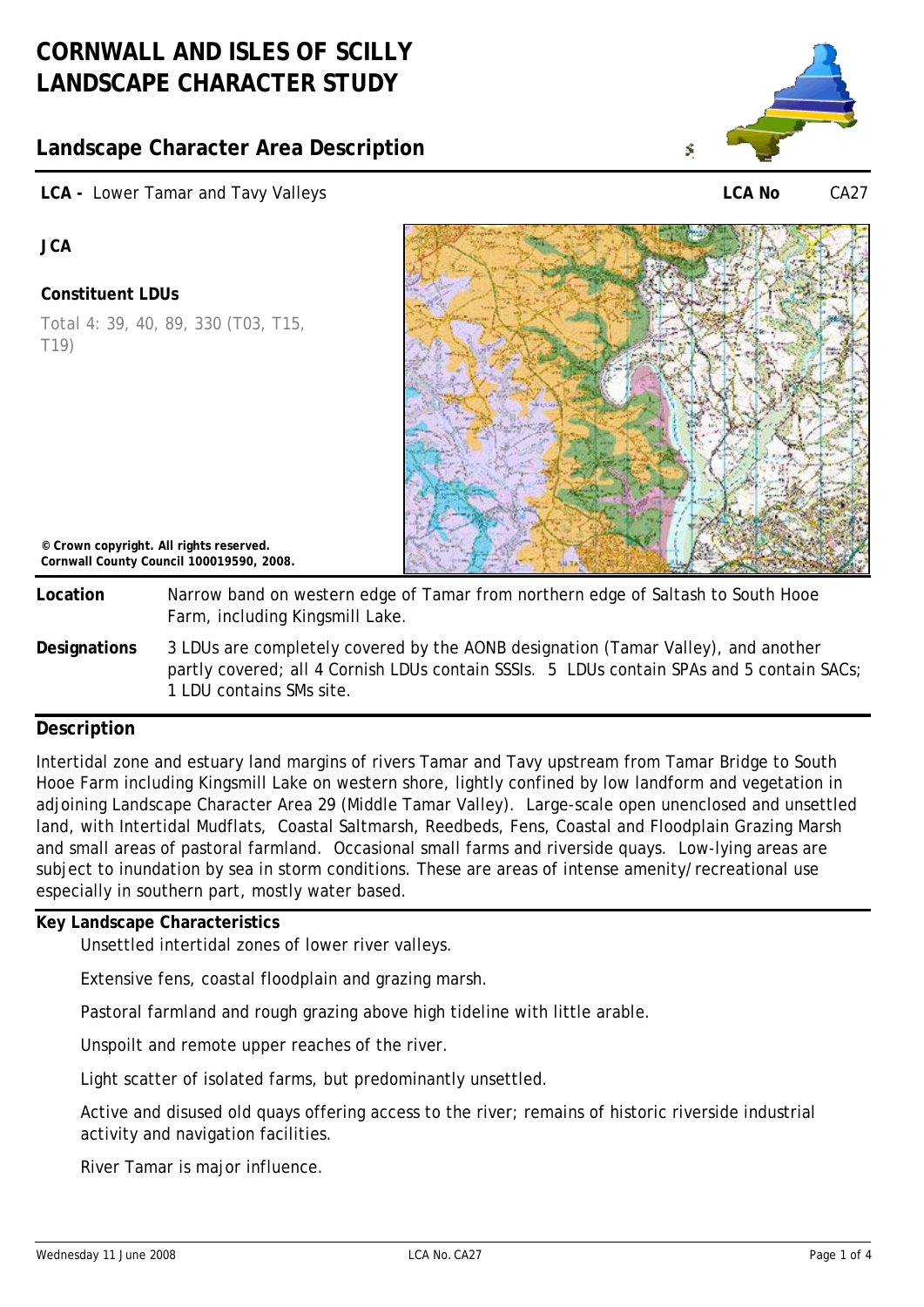## **Landscape Character Area Description**



## **Geology and soils**

Marine levels with sandy raw soils and rock outcrops. Alluvial soils of lower tributary valleys.

## **Topography and drainage**

Flat, dominated by the tidal cycle.

#### **Biodiversity**

The narrow Landscape Character Area along the river Tamar includes extensive areas of Intertidal Mudflats, Coastal Saltmarsh, Reedbeds, and Fens in the lower-lying areas, and small areas of broadleaved woodland, Lowland Heathland and scrub on higher parts of the LCA, mostly on steeper slopes. Together with Fens and other wetland habitats, flatter areas of the neutral and improved grassland close to the river have been identified as Coastal and Floodplain Grazing Marsh. Some land is under arable or horticultural use. The wetland habitats associated with the estuary are internationally important bird wintering sites and much of the area within the LCA is a SAC (Plymouth Sound and Estuaries). The habitats in the LCA closely follows and links to the adjacent habitats in LCA 26 (East Cornwall and Tamar Moorland Fringe) and LCA 29 (Middle Tamar Valley).

## **Land Cover**

The LCA is mostly the estuary of the river Tamar with its associated intertidal habitats and associated wetland. The farmed areas are pastoral with improved and unimproved grassland or arable with horticultural use, with small areas of broadleaved woodland, scrub or scattered trees.

#### **Land Use**

Pastoral farmland, with pockets of former and current market gardening activity.

### **Field and woodland pattern**

Where it exists along the edge of the floodplain, the field pattern is of medieval enclosure and there is no significant woodland. Important line of hedgerow trees between intertidal zone and farmland above.

#### **Settlement pattern**

Generally unsettled with occasional small farms. River-associated settlements are situated above the floodplain and include Cargreen and Landulph.

### **Transport pattern**

Formerly accessible mainly by river, this area has a maze of very narrow, winding lanes heavily enclosed by tall Cornish hedges with hedgerows and trees, giving it a very secretive feel away from the open river.

### **Historic features**

Most of the historic features are associated with communication and transport. The most visible is the Royal Albert Bridge (1859), Brunel's masterpiece, carrying the Great Western Railway over the Tamar into Cornwall, which lies just to the south of the Landscape Character Area. An early twentieth century railway viaduct crosses the river at Calstock and there are medieval bridges at Gunnislake and Horsebridge and an historic fording point near Latchley; various ferries operated on the lower reaches of the river. There are numerous quays along the river, including important examples at Cotehele and Calstock, and there are intact picturesque examples around Kingsmill Lake - Moditonham Quay. These quays served both agricultural settlements bordering the river and the wide range of riverside industries. These included mining and associated processing, quarrying, tide mills, bone mills and manure works, and limekilns. The river was partly canalised below the highest tidal point just downstream from Gunnislake, with remains of a weir, canal channel, docks or winding points and a riverside towpath. Riverside embankments to defend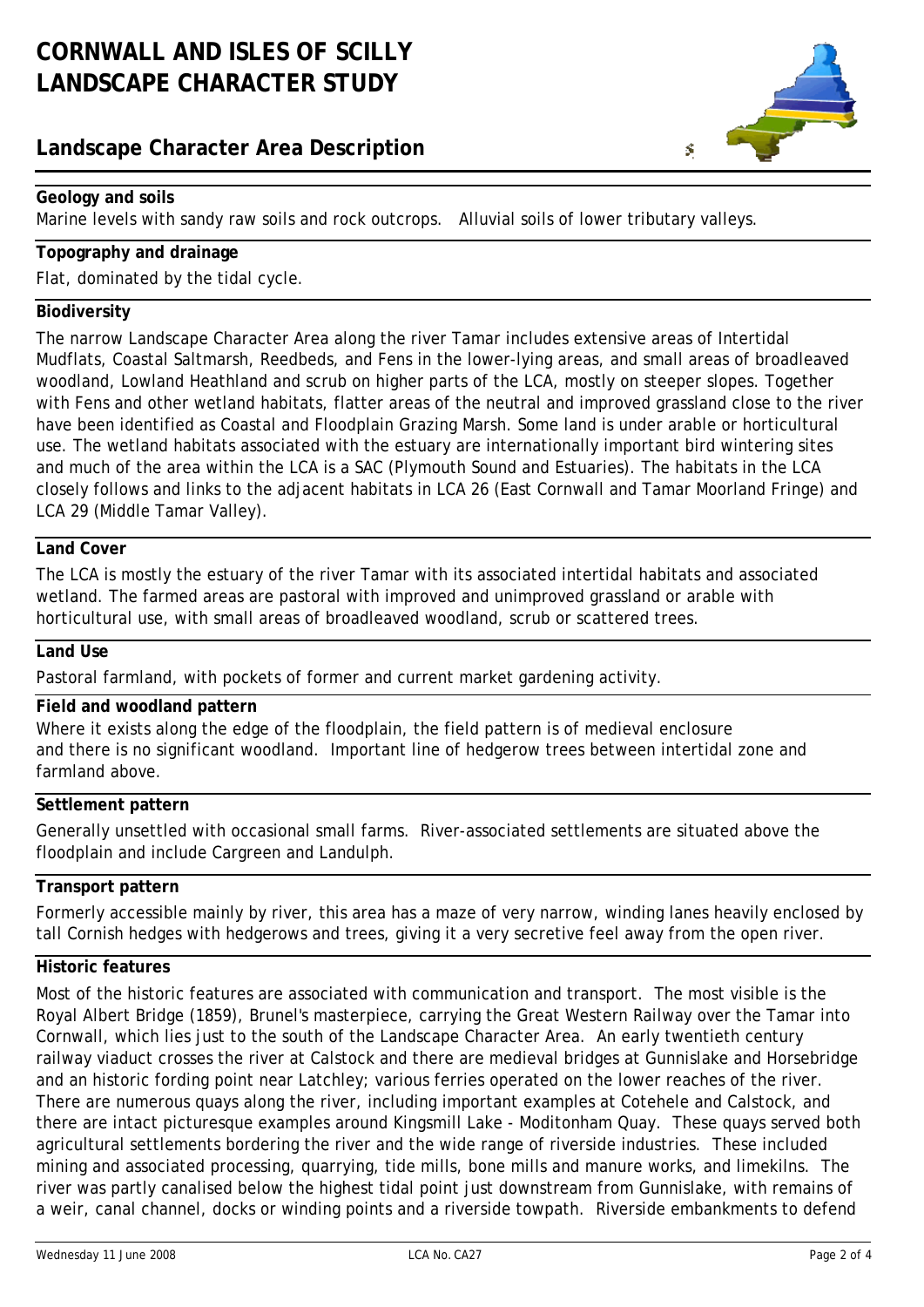## **Landscape Character Area Description**



adjacent agricultural land against flooding, or created as part of land reclamation from former tidal mudlflats, also survive in places. Some medieval riverside settlements as at Clifton and Lower Hampt and a medieval chapel at Cotehele.

## **Condition**

Electricity pylons dominate the view striding across the Tamar south of Cargreen. The intertidal zone receives little management. There is evidence of lack of grazing in some marginal areas, and increased scrub and bracken. Invasive plant species dominate some riparian areas. Increased use of polytunnels for market gardening e.g. Cargreen.

#### **Pressures**

Development-housing and building restoration. Pressures arising from increasing recreational use of the upper estuary especially at Cargreen.

#### **Aesthetic and sensory**

Secret mix of wetland habitats and winding river reaches reached only via maze of winding lanes enclosed by tall Cornish hedges, with amazing views along the river from the valley sides above. Some mining relics, but completely integrated into landscape. Estuary views ever changing with the tidal cycle, and the play of light on water and mud contributes to the sense of place.

### **Distinctive features**

The winding ribbon of river with wetland habitats alongside, contrasts with the well managed farmland on the valley slopes. Similarly, the Intimacy of confined routes approaching the estuary contrast with the wide open expanses of mud and water at the waters edge. Rural remoteness contrasts with views over the water towards Plymouth.

#### **Visions and objectives**

Maintain the unique estuarine landscape character of this area.Maintain the unique estuarine landscape character of this area.

## Planning and Land Management Guidelines

Protect internationally designated habitats from development.

Conserve former quays and mine sites.

Enforce restrictions on high speed vessels using river.

Conserve open landscape character of grazing marshes by controlling scrub and bracken encroachment.

Conserve unsettled landscape character by resisting all applications for waterside development, including large scale housing and marina-type developments.

Conserve farmland landscape character through encouraging take up of agri-environment schemes and support for revival of market gardening and traditional orchards.

Investigate capacity of this area for sustainable tourism.

Investigate undergrounding of power lines.